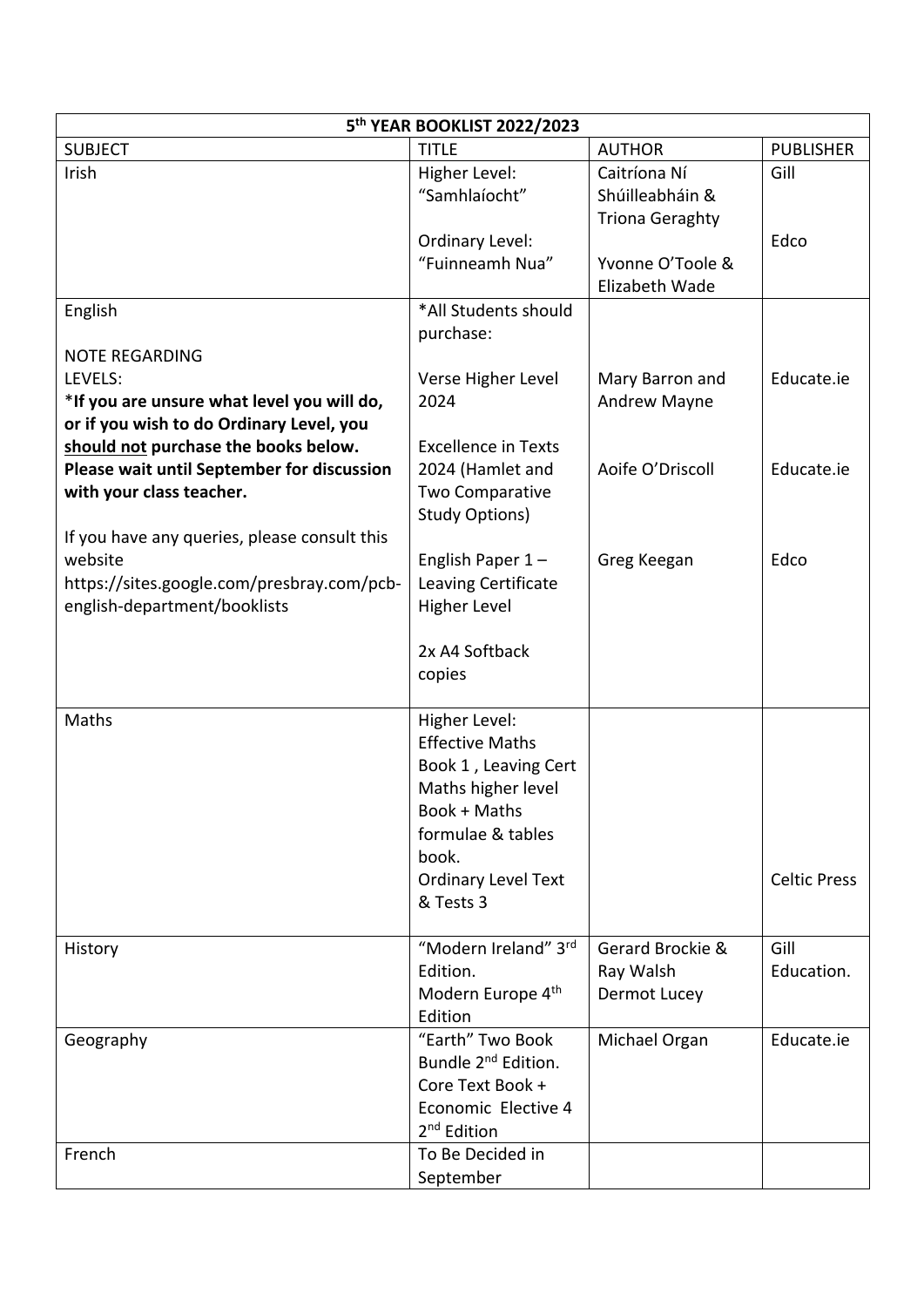| German                    | Deutsch Komplett<br><b>New Edition</b> | Maire Devlin<br>Quinn/Derval<br>McGrath | Folens      |
|---------------------------|----------------------------------------|-----------------------------------------|-------------|
|                           | Übung Macht den                        | M.I. Campbell-                          |             |
|                           | Meister                                | Schotsaert                              |             |
|                           | Dictionary & Folder.                   |                                         |             |
|                           | Purchase Edco exam                     |                                         |             |
|                           | papers                                 |                                         |             |
| Physics                   | To Be Decided in                       |                                         |             |
|                           | September                              |                                         | Folens      |
| Chemistry                 | Chemistry Live & Lab                   | Declan Kennedy                          |             |
|                           | Write Up Book (New<br>Edition)         |                                         |             |
| <b>Tech Graphics</b>      | Graphics in Design &                   | David Anderson                          | Gill        |
|                           | <b>Communication New</b>               |                                         |             |
|                           | All in One Book.                       |                                         |             |
|                           | A2 Plastic Folder &                    |                                         |             |
|                           | Set Squares.                           |                                         |             |
|                           | 60/30/45 Square 2h                     |                                         |             |
|                           | & 2b Pencils                           |                                         |             |
|                           | <b>Masking Tape</b>                    |                                         |             |
|                           | (option) Adjustable                    |                                         |             |
|                           | Set Plane &                            |                                         |             |
|                           | Descriptive                            |                                         |             |
|                           | Geometry.                              |                                         |             |
| Biology                   | Leaving Cert Biology                   |                                         |             |
|                           | Past Papers H & O                      |                                         |             |
|                           | Levels combination                     |                                         |             |
|                           |                                        |                                         |             |
|                           | <b>Biology Plus</b>                    | Michael O'Callaghan                     | Edco        |
|                           | L.C. Experiment Book                   | & Expt Book<br>Joe Rice & Siobhan       |             |
|                           |                                        | Kirwan                                  |             |
| <b>Business</b>           | Down to Business                       | Gavin Duffy                             | Folens      |
| Accountancy               | To be decided in                       |                                         |             |
|                           | September                              |                                         |             |
| Economics                 | <b>Economics Now</b>                   | Michael Ruane                           | Gill        |
|                           |                                        |                                         | Education   |
| <b>Computer Science</b>   | <b>Computer Science</b>                | Becker & Quille                         | Golden Key  |
|                           |                                        |                                         | Publishing. |
| Leaving Cert              | <b>Winning Formula</b>                 | Hilary Fitzgerald &                     | Gill        |
| <b>Physical Education</b> | A4 Notes Copy                          | Deirdre Colfer                          |             |
|                           | A4 Zip Folder                          |                                         |             |
|                           |                                        |                                         |             |